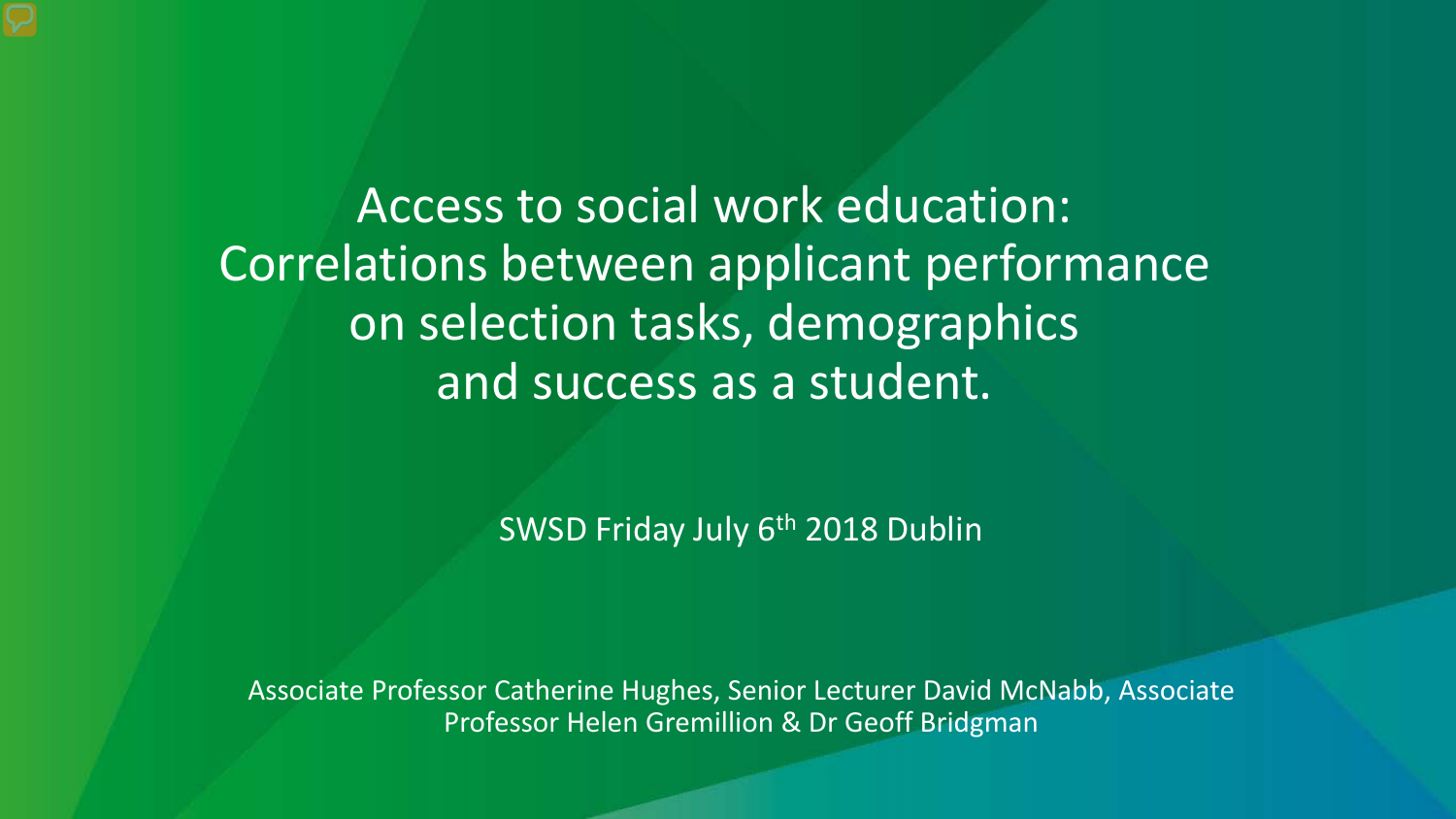### Conclusions

This study supports existing literature:

- documenting the ineffectiveness of selection criteria for social work programmes
- addresses a gap in scholarship by examining the value of specific selection tools and measures.
- Factors that do correlate with student success suggest that being well-resourced as a student is paramount.
- Supporting students to succeed during the course of their study may be of higher value than attempting to select "suitable" students in the first place.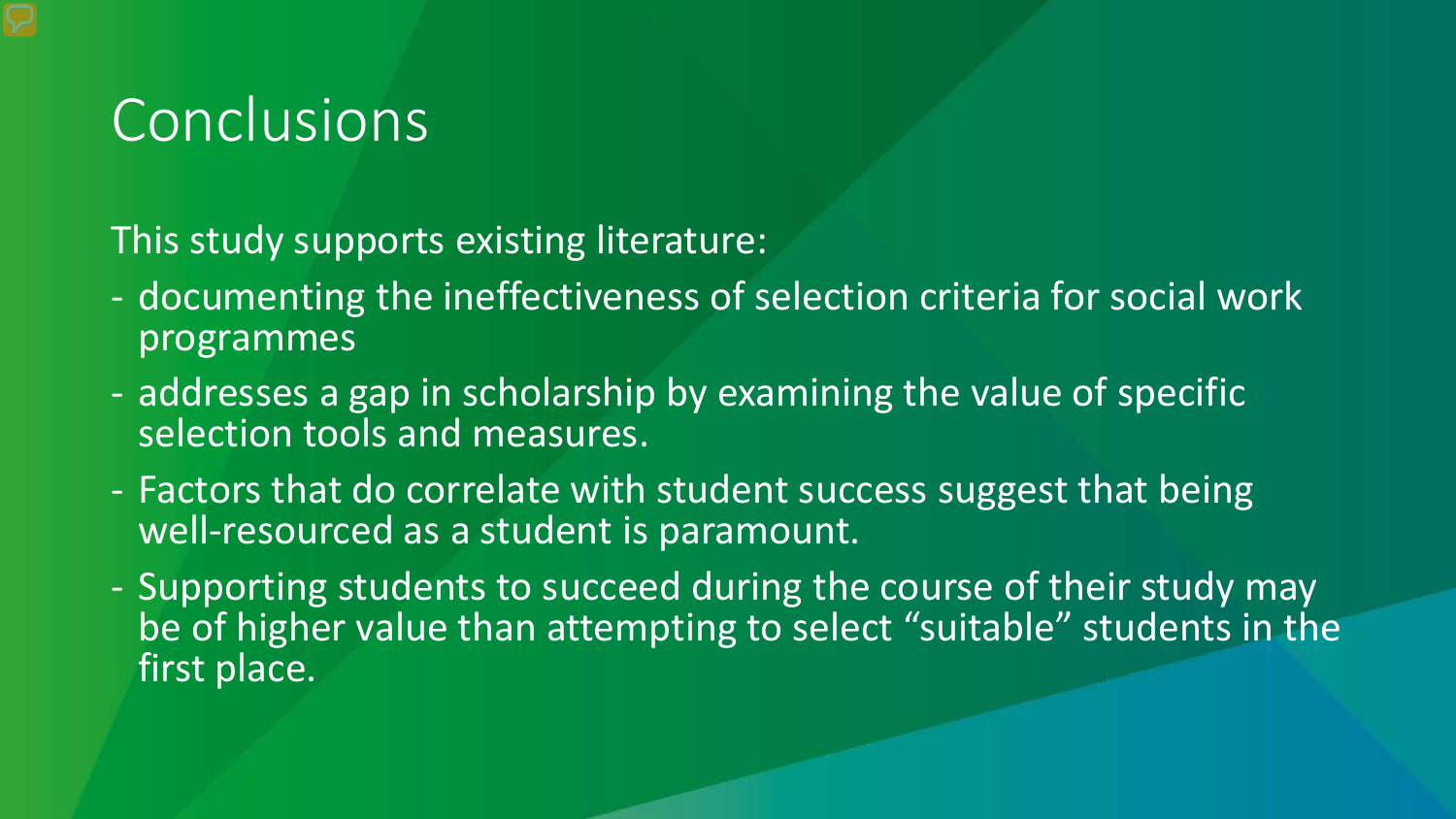A single school case study of student selection process effectiveness

- The Bachelor of Social Practice (BSP) degree at Unitec was established in 1992.
- Until 2015 students enrolled in a three-year programme (if full time) providing a social work registerable qualification.
- At the start of 2014, when data entry for this study began, the BSP programme included 357 Effective Full Time Students (EFTS) and 22 Full Time Equivalent (FTE) staff (who also taught across two small postgraduate programmes).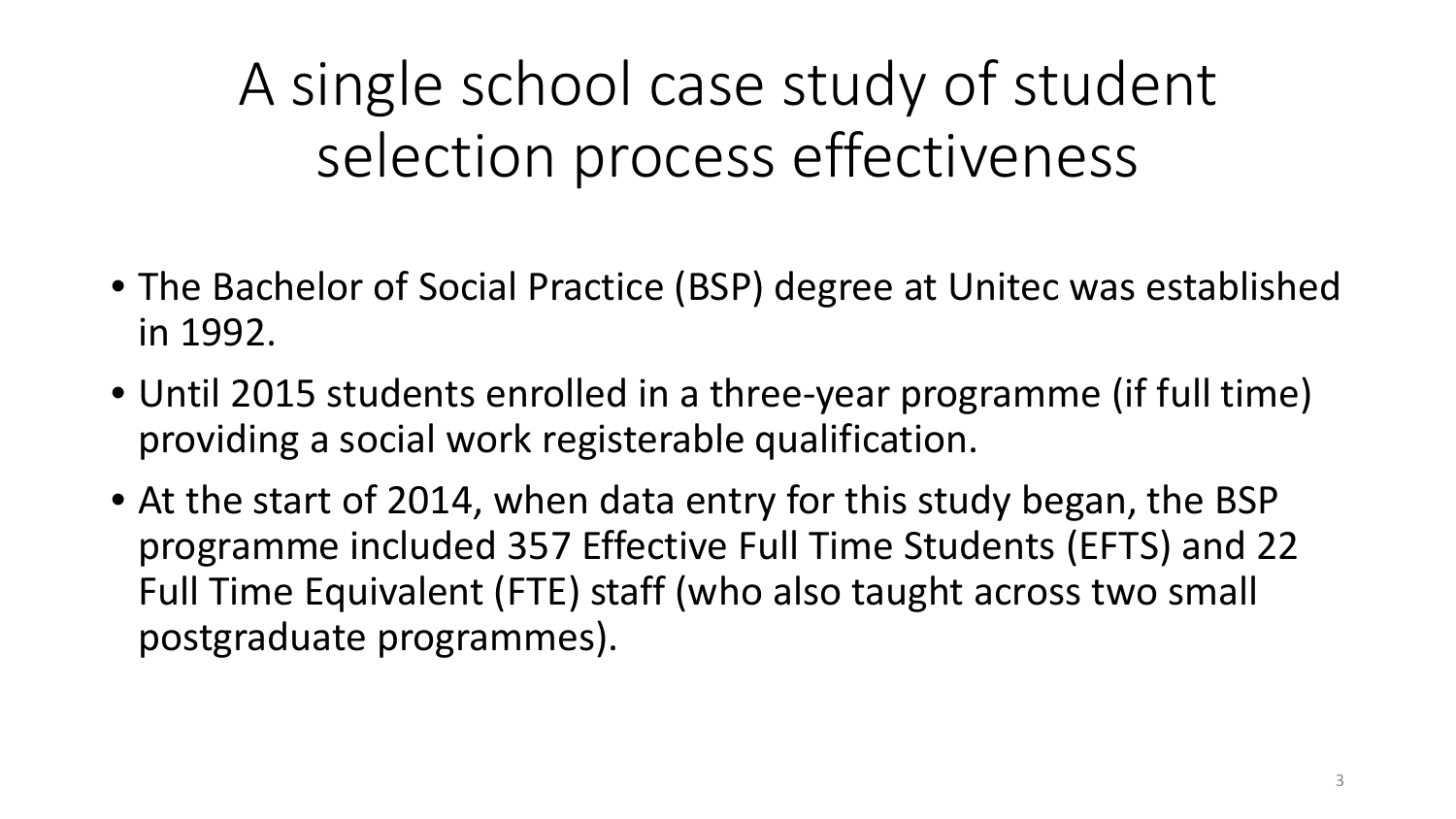# Selection day activities and scoring

- activities for admission into the BSP degree included an individual interview, a team activity and a writing task.
- The activities chosen for SD reflect the nature of assessment used in the degree; written assessment, group presentations, and individual assessment in work-based activities.
- Once applicants finish SD, staff hold a review meeting where scores for all activities are recorded.
- Applicants with a combined score of 8 out of 15, or below are usually not admitted.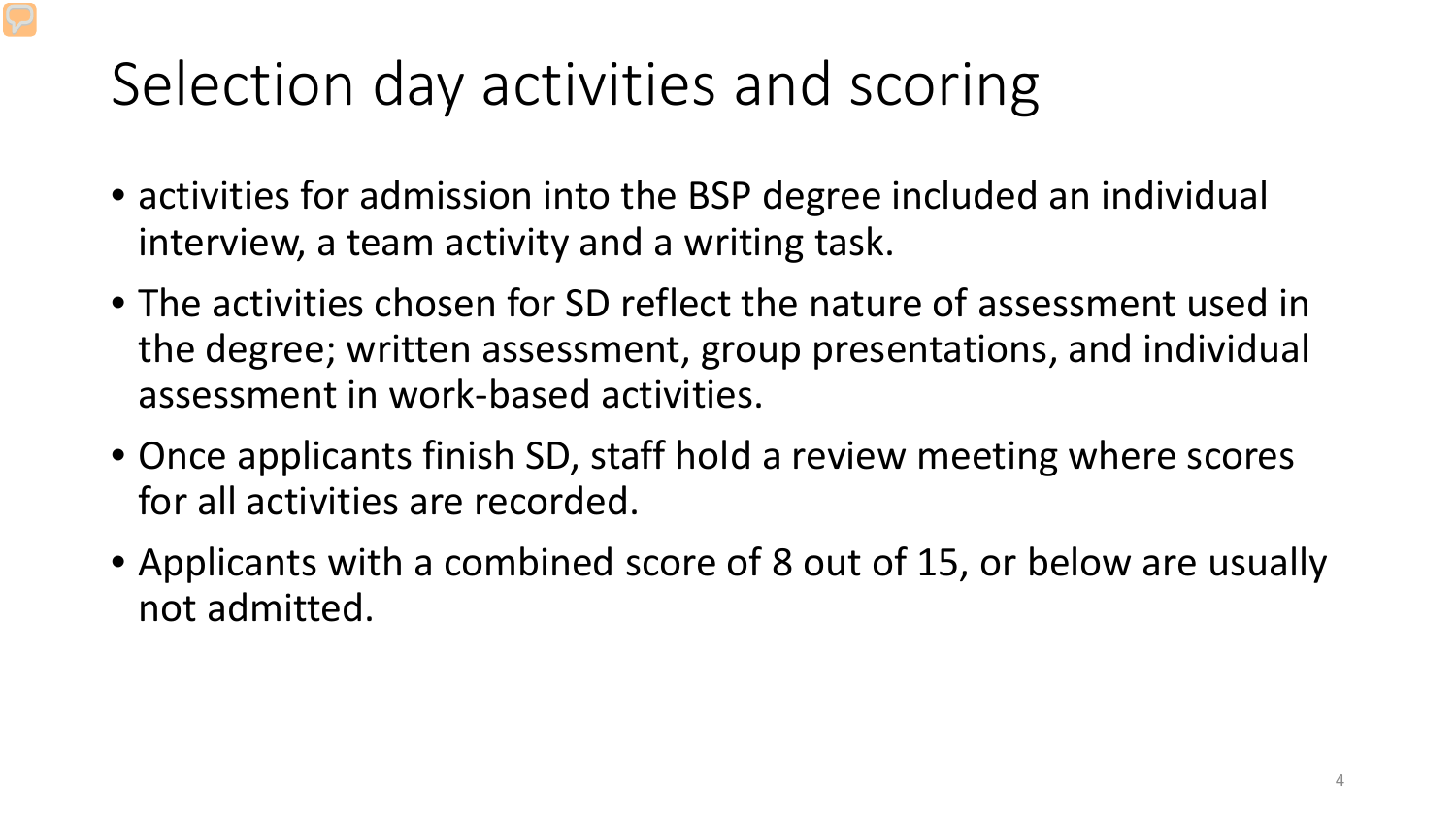

## Methodology

- Data from 196 applicants to the Bachelor of Social Practice (2012- 2103 cohorts) selected for analysis.
- Success was measured by considering course completion and grades across 8 courses which is equivalent to 1 years full time study.
- Correlational analyses were performed to address the research aim.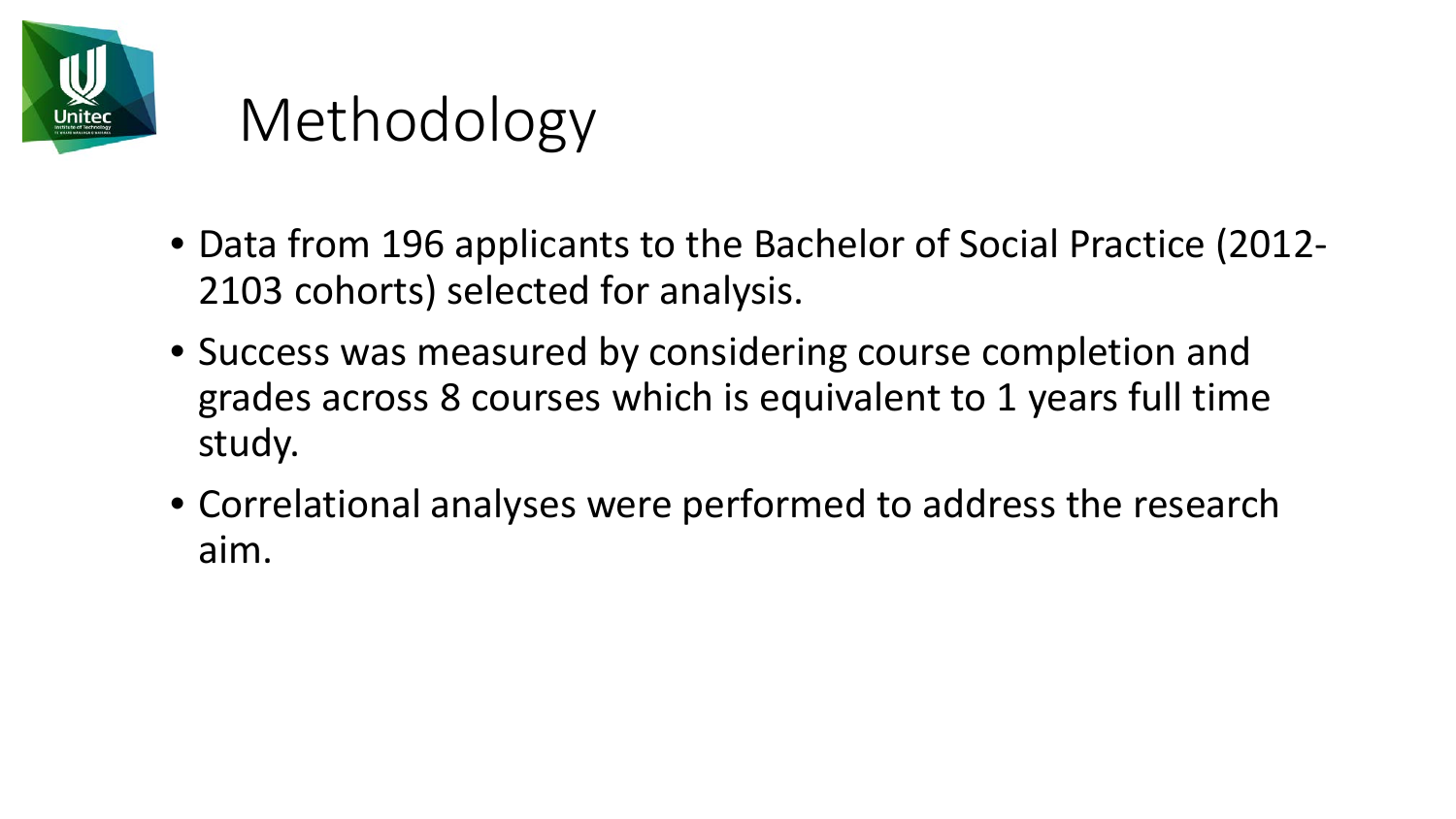

## Research Aim

• To determine whether performance on SD activities is correlated with student success in the BSP.

#### **Additionally the research also;**

- Examined whether students' performance on SD tasks correlated with their success in the programme.
- Examined whether existing demographic data correlate with success, as these data represented potentially confounding variables.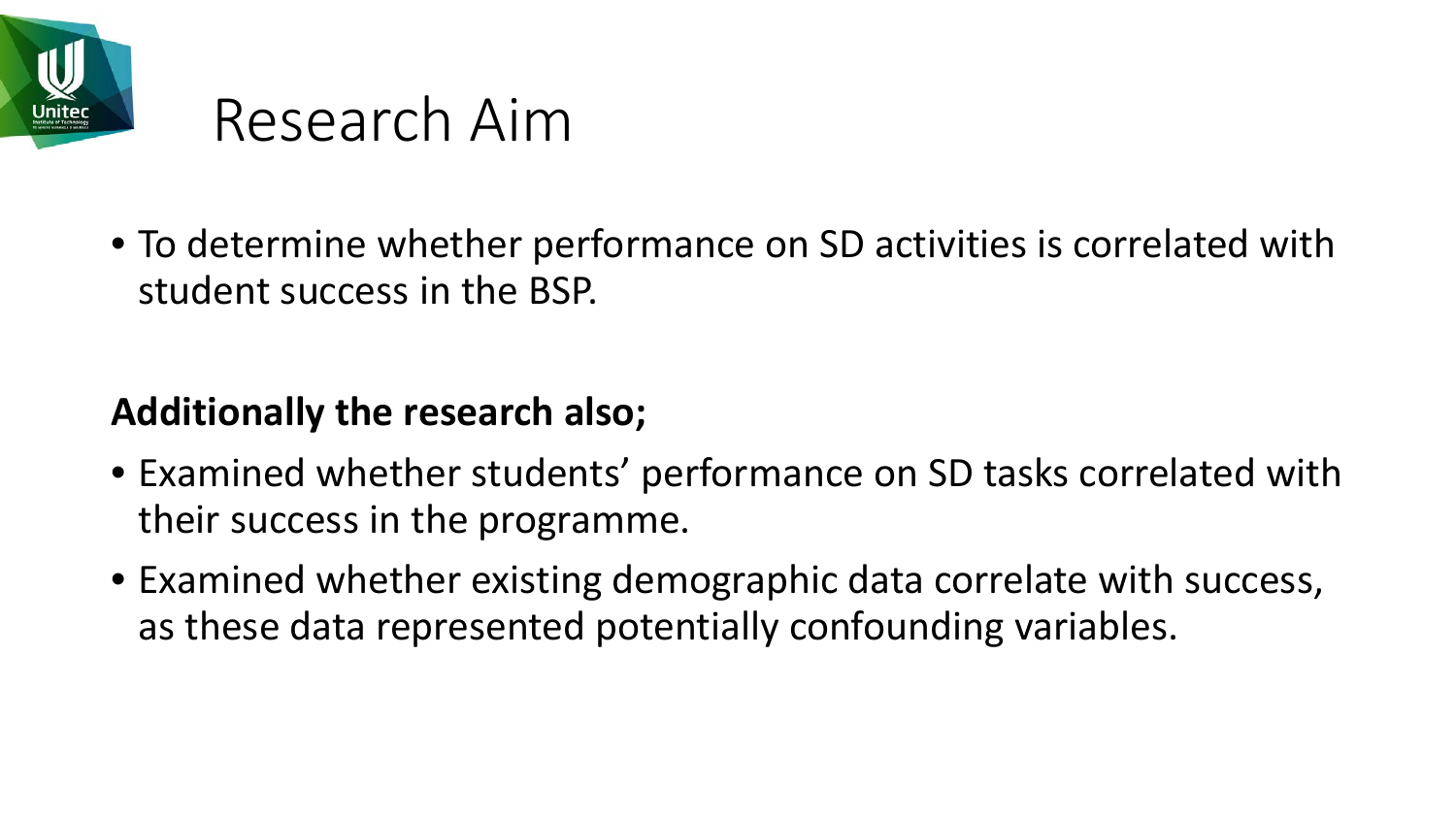

- Applicant selection and demographic data were collected for three cohorts entering the programme in 2012 (November 2011, January/February 2012 and mid-year 2012
- All students admitted during this time, including those who withdrew from the programme or did not complete particular courses, were included as participants ( $N = 196$ ).
- All participants, including those enrolled part-time, had ample opportunity to complete all 8 courses included in the analysis before data entry for this project was complete.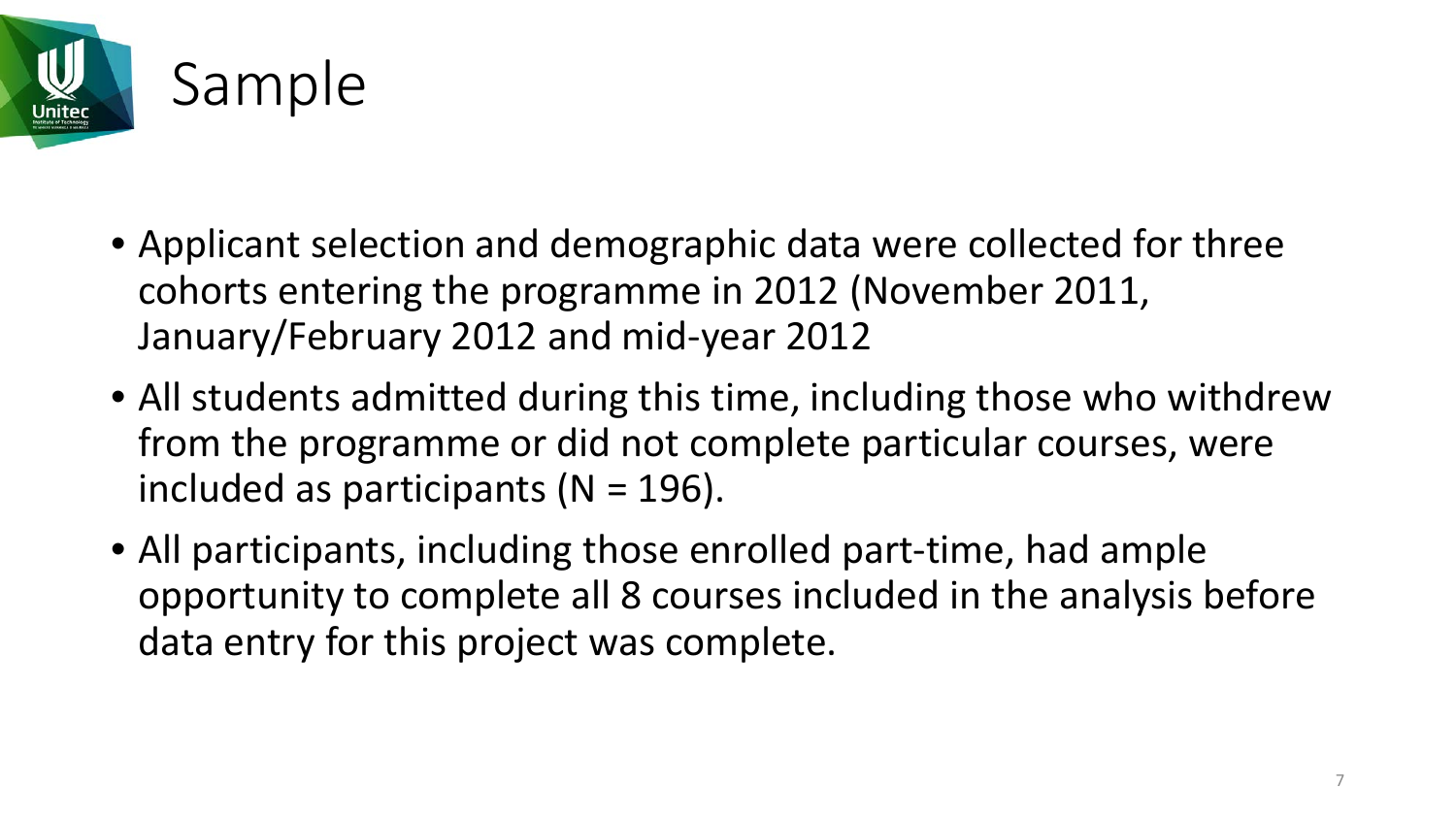

# Data analysis and findings

- Non-completions and student success
- Failing to complete a compulsory course by withdrawing after 75% of the course has been taught, or failing to submit work, indicates lack of success and results in a Did Not Complete (DNC) grade (fail).
- Of the 1568 opportunities (196 students × eight courses) to pass a course, 18.9% of them resulted in non-completion.
- A pass grade occurred for 78.8% of course opportunities, leaving only 2.3% for failures occurring due to the poor quality of assignment work submitted.
- To isolate the effects of the (79 students) who got a DNC on one or more courses, we examined correlations between selection day performance and grades with this group included and excluded from analyses.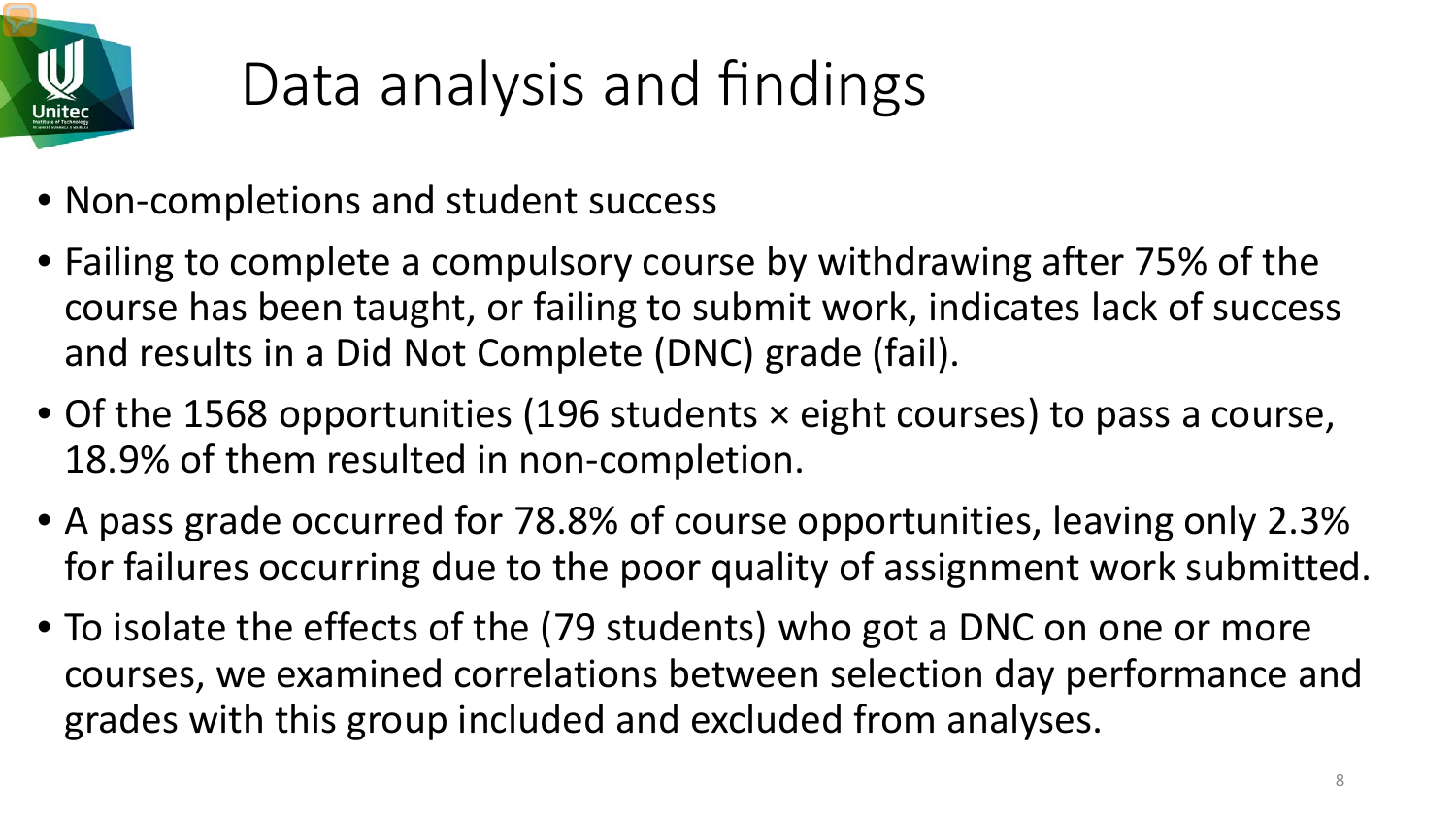

# Key Findings

- there is no simple formula for selecting students who will go on to complete their social work programme.
- tools used during the selection process are unreliable predictors of eventual student success.
- existing research is limited; further research is needed, particularly on the value of specific selection tools and measures.
- student success may depend on a complex set of factors including professional socialization; the assimilation of knowledge, values and skills pertaining to a profession into an individual's identity during their course of study.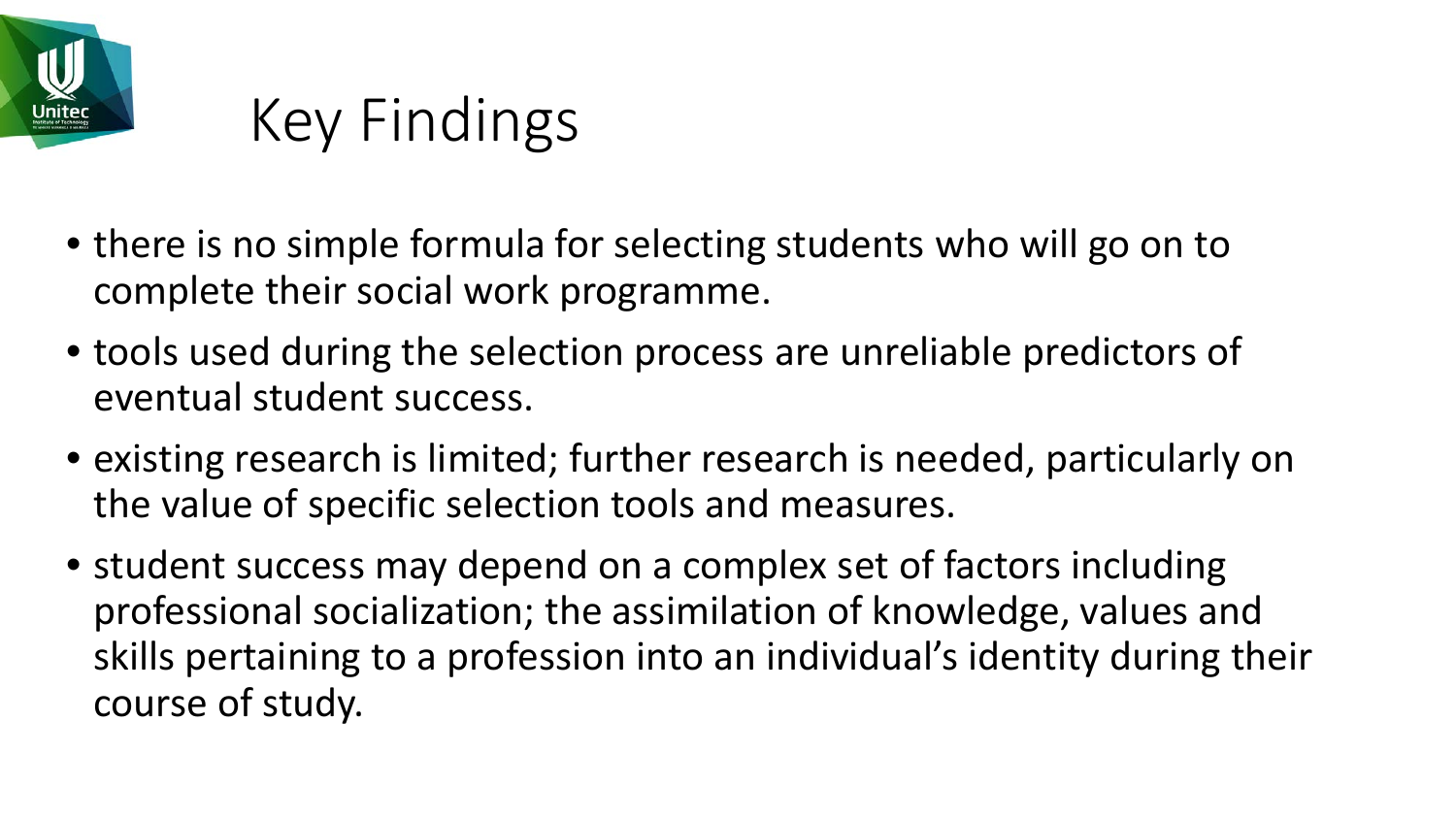#### Findings Summarised

- Performance on selection activities conducted as part of application to this degree do not correlate with course completions, and correlates only moderately with higher grades received for courses.
- Students who are wage-earning or self-employed on admission, studying full time, and/or admitted well before their studies begin are more likely to succeed.
- •No other demographic factors are correlated with student success.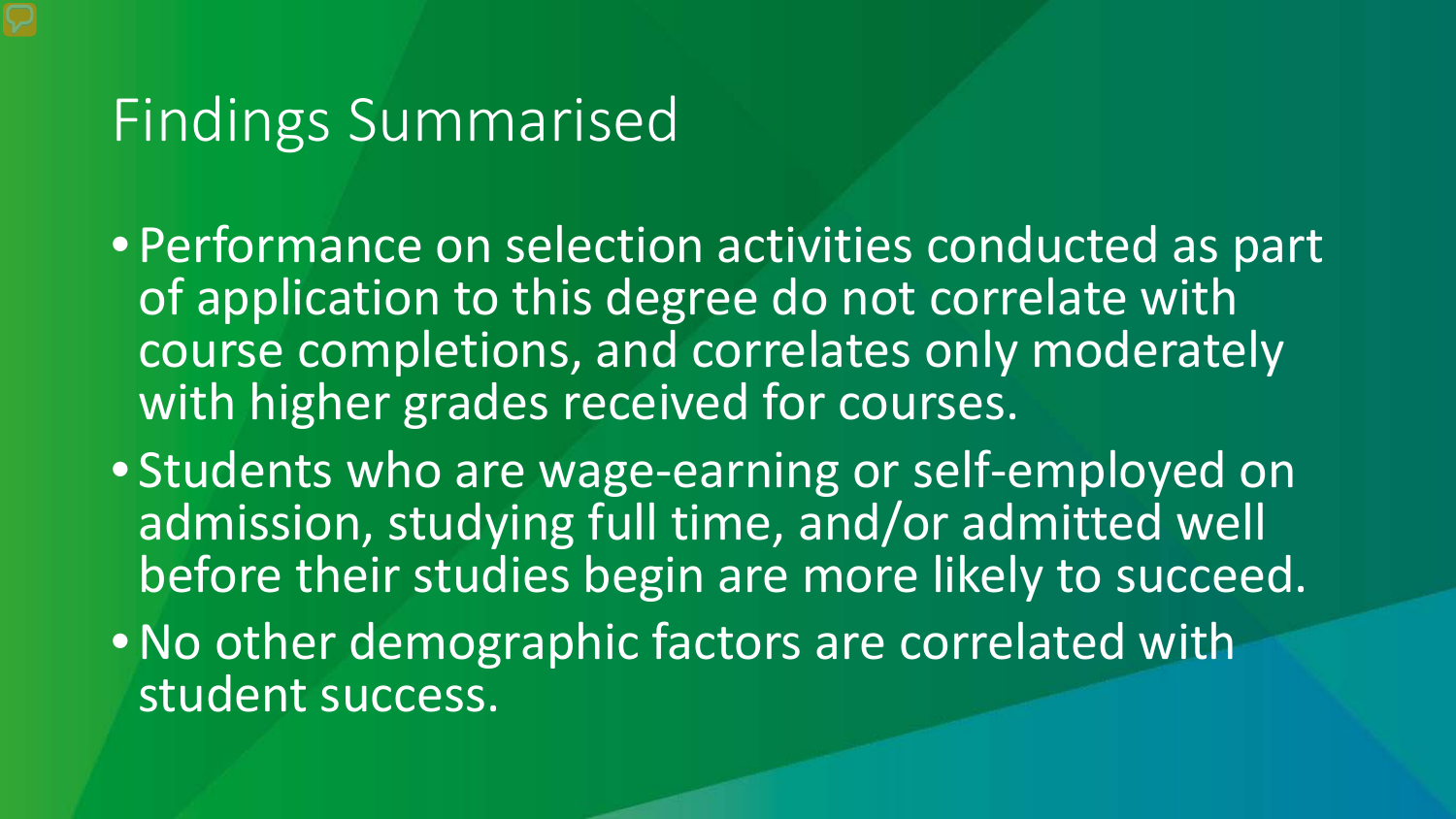## A word of caution

- Stricter measures have been consistently shown to exclude suitable students from programmes (Hughes et al., 2016).
- It is important that any selection tool is used in such a way that guards against the exclusion of students who could be supported to do well in their studies, and to become appropriately 'fit and proper' social work practitioners in the process.
- This issue is particularly important for a profession that espouses social justice, inclusion, and the possibility of transformative change